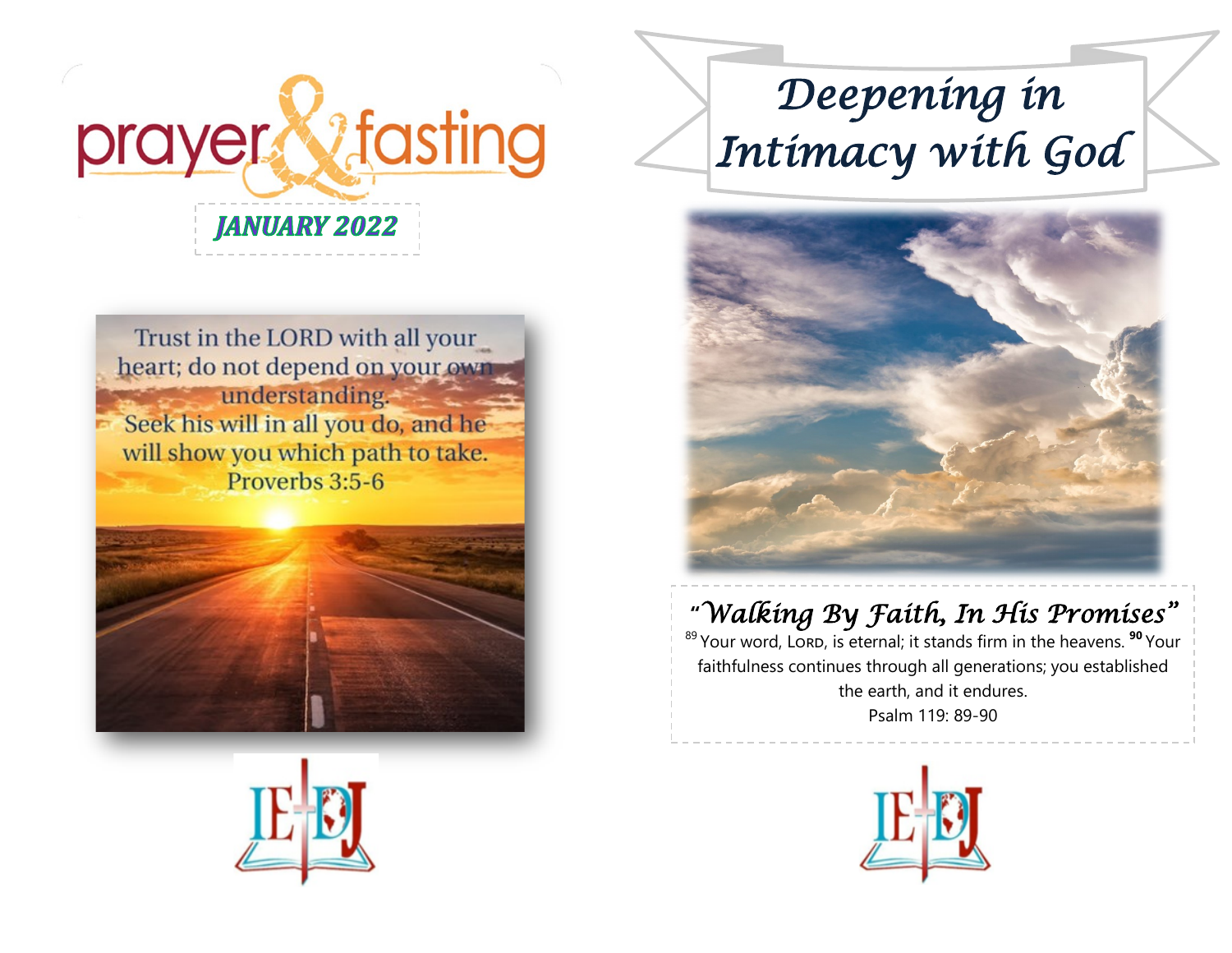





## *January 3-7*

 **Theme:** "Walking By Faith In His Forgiveness and Love "  $1$  Blessed is the one whose transgressions are forgiven, whose sins are covered. **Psalm 32:1 (NIV)**

#### **Monday 3: John 3: 16 (NIV)**

 $16$  For God so loved the world that he gave his one and only Son, that whoever believes in him shall not perish but have eternal life.

——————————————————————————

#### **Tuesday 4: Daniel 9: 9 (NIV)**

<sup>9</sup> The Lord our God is merciful and forgiving, even though we have rebelled against him;

#### **Wednesday 5: Colossians 3:14 (NIV)**

 $14$  And over all these virtues put on love, which binds them all together in perfect unity.

#### **Thursday 6: Micah 7:18 (NIV)**

Who is a God like you, who pardons sin and forgives the transgression of the remnant of his inheritance? You do not stay angry forever but delight to show mercy.

#### **Friday 7: 1 John 4: 10 (NIV)**

<sup>10</sup> This is love: not that we loved God, but that he loved us and sent his Son as an atoning sacrifice for our sins.



# *Reflection Notes*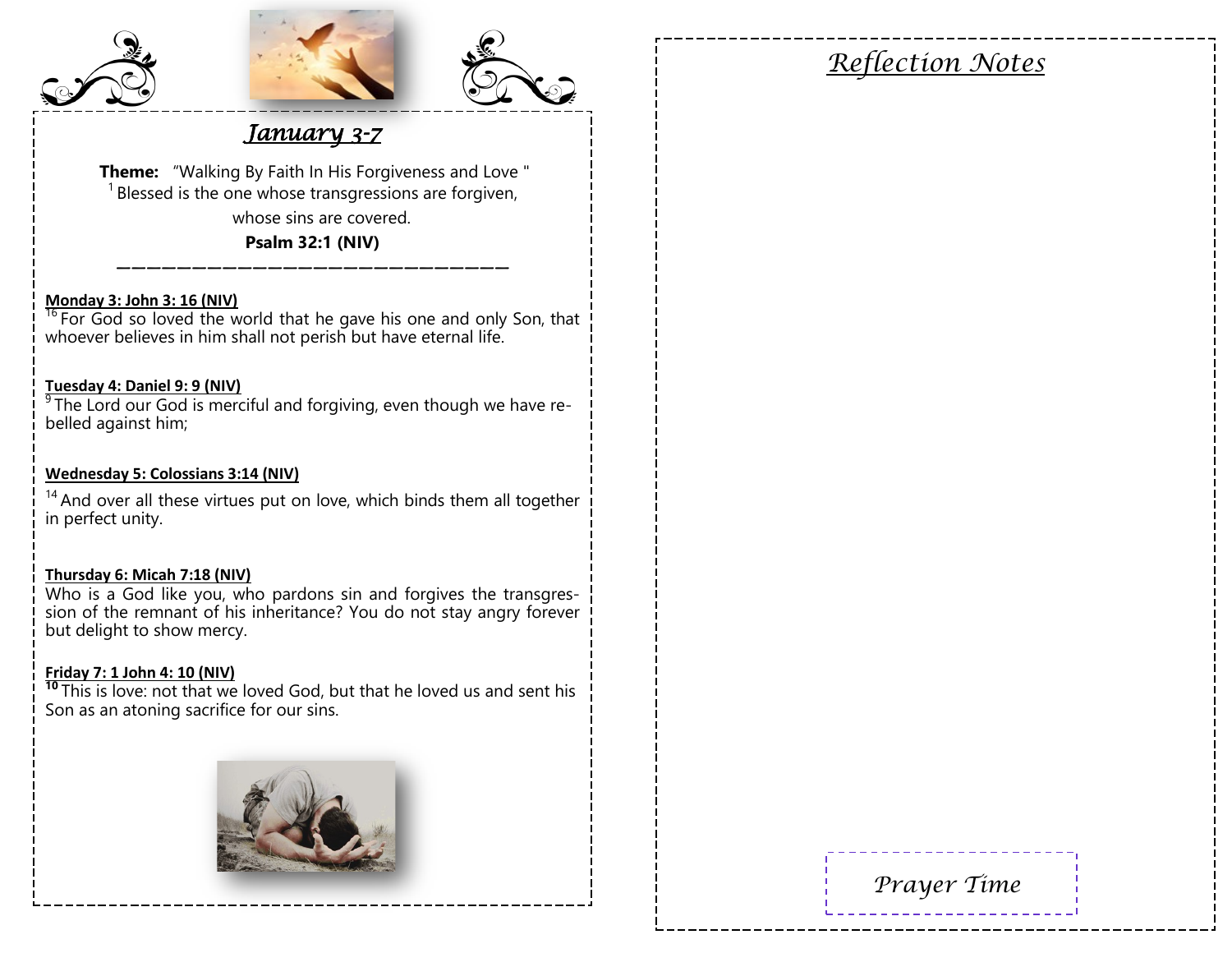# *Reflection Notes*







### *January 10-14*

**Theme: "**Walking by Faith in His Hope and Strength"

 $2$  He is my loving God and my fortress, my stronghold and my deliverer, my shield, in whom I take refuge, who subdues peoples under me. **Psalm 144: 2 (NIV)** ——————————————————————————

#### **Monday 10: Jeremiah 29:11 (NIV)**

<sup>11</sup> For I know the plans I have for you," declares the Lord, "plans to prosper you and not to harm you, plans to give you hope and a future.

#### **Tuesday 11: Psalm 146:5 (NIV)**

Blessed are those whose help is the God of Jacob, whose hope is in the Lorp their God.

#### **Wednesday 12: Psalm 62: 8 (NIV)**

 $\overline{\text{B}}$  Trust in him at all times, you people; pour out your hearts to him, for God is our refuge.

#### **Thursday 13: Psalm 59: 17 (NIV)**

 $\frac{17}{17}$ You are my strength, I sing praise to you; you, God, are my fortress, my God on whom I can rely.

#### **Friday 14: Isaiah 40:31 (NIV)**

 $31$  but those who hope in the Lord will renew their strength. They will soar on wings like eagles; they will run and not grow weary, they will walk and not be faint.

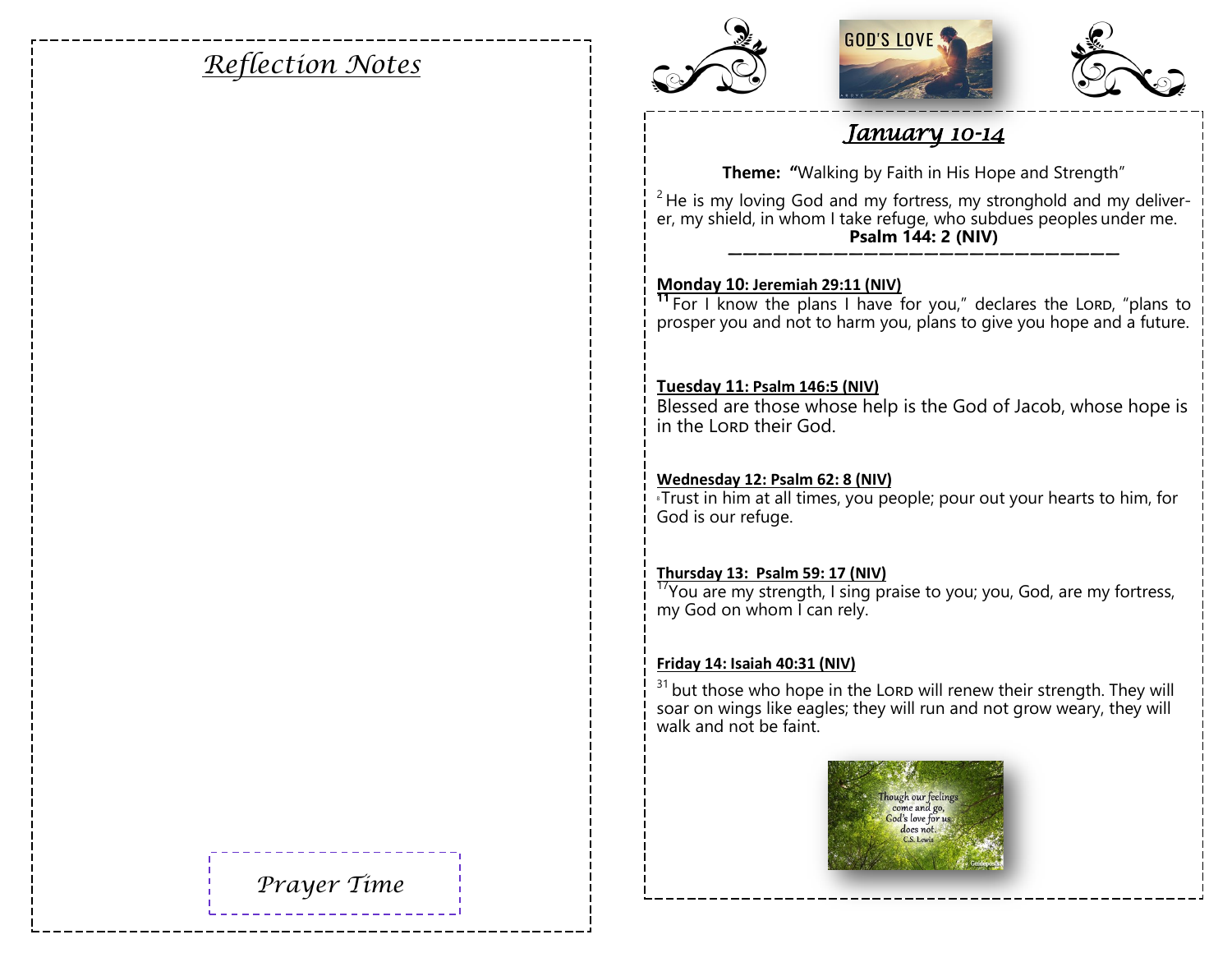





### *January 17-21*

**Theme:** "Walking by Faith With His Direction and Protection"

 $10$  All the ways of the LORD are loving and faithful toward those who keep the demands of his covenant

**Psalms 25: 10(NIV)** —————————————————————————

#### **Monday 17: Psalm 119: 105 (NIV)**

 $\frac{105}{105}$  Your word is a lamp for my feet, a light on my path.

#### **Tuesday 18: Psalm 37: 23 (NIV)**

 $23$ The Lord makes firm the steps of the one who delights in him;

#### **Wednesday 19: Hebrews 13:6 (NIV)**

**6** So we say with confidence "The Lord is my helper; I will not be afraid. What can mere mortals do to me?"

#### **Thursday 20: Psalm 91: 4 (NIV)**

 $\frac{4}{1}$  He will cover you with his feathers, and under his wings you will find refuge; his faithfulness will be your shield and rampart.

#### **Friday 21: Hebrews 4: 16 (NIV)**

 $16$  Let us then approach God's throne of grace with confidence, so that we may receive mercy and find grace to help us in our time of need.



*Reflection Notes*